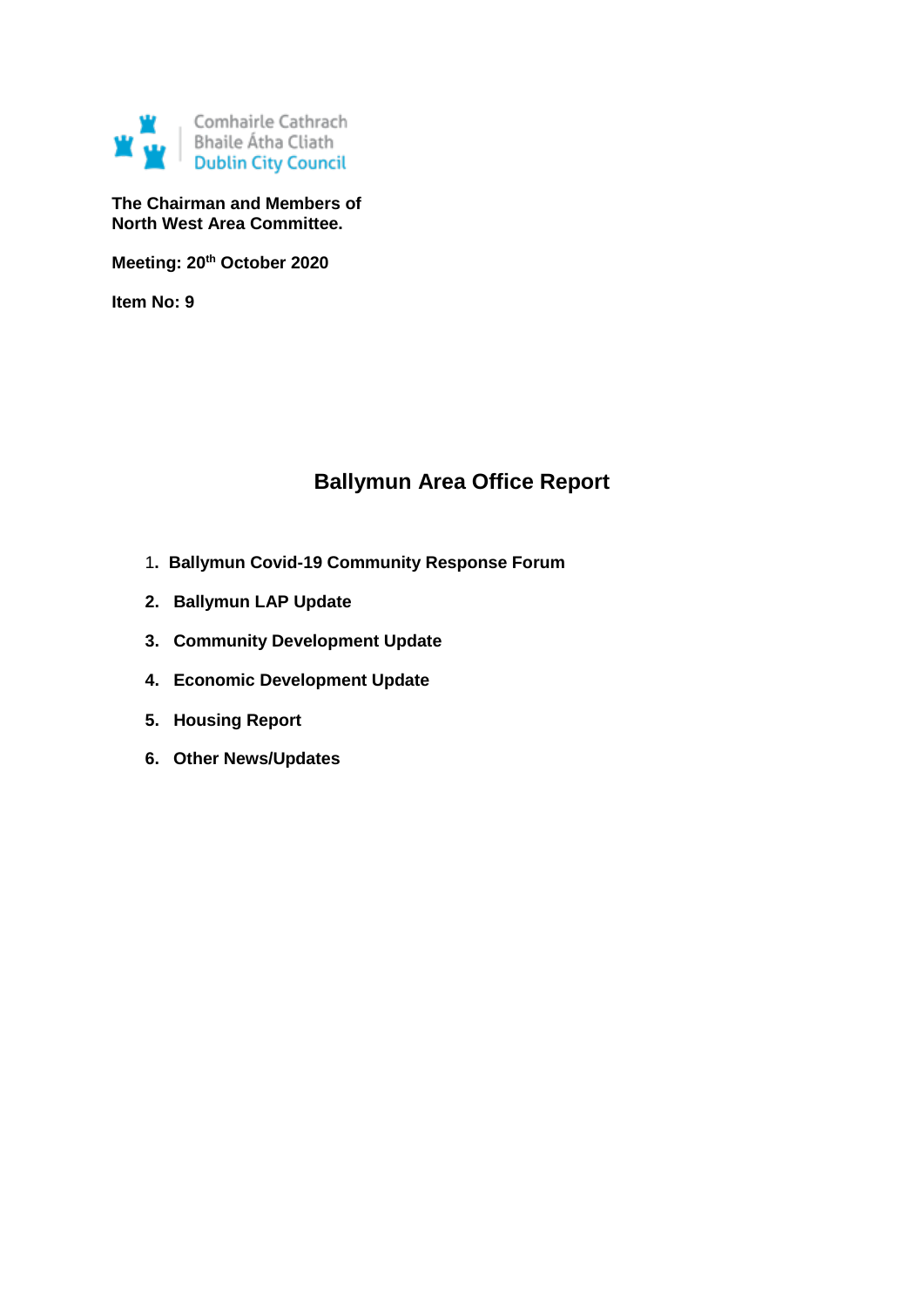## **1. Ballymun Covid-19 Community Response Forum**

The Covid-19 response team includes Liam Barry, Martina Kelly, and Ciaran Mahony with all three on a rota to respond to Covid-19 requests. Although the service is continuing, there has been no requests received by the Ballymun Area Office since July.

### **2. Ballymun LAP Update**

## Shopping Centre – Site 1

The heavy demolition of the structures is well under way and progressing well with completion on track for December. Barnamore Demolition will be liaising with DCC Parks Department in relation to the reinstatement of the site as a green space. The Area Manager has met with the DCC's Structural Engineering Dept who are overseeing the demolition project in relation to the proposed boundary of the site as agreed pre construction. Further meetings are to take place in the coming weeks. Barnmore also linked in with the Ballymun Tidy Towns and gave blocks from the site to be repurposed as street / public space features.

#### Lidl - Site 3

The student blocks certification have been uploaded to the Building Control Management System and are waiting on a visit from DCC to validate. Once this is completed the buildings will be ready for occupation. Walls Construction will start decanting from the compound this week and next with just snagging works left to complete. The store is due to open this month

#### North City Depot – Site 30

## **Please see meeting of Dublin City Council 5th October 2020 for full presentation. In summary:**

- DCC to borrow €34m to complete the project
- Awaiting loan sanction before project can proceed to contract
- Construction expected to start January 2021 with 19-month construction period.

## Vacant Units

DCC have agreed a deal with the HSE for units 3 & 4 Shangan Court who plan to open a day hospital. They are still at the pre-planning stage and there are still some aspects to be agreed between DCC and the HSE before a planning application is submitted.

## Balbutcher Lane Junction Reconfiguration Scheme:

Construction works are progressing well at the south side of the junction. The new water main has been completed and works are progressing on installing new public lighting, traffic and drainage infrastructure along with new landscaping and footpaths. The cycle track on the eastern approach to the junction has been amended slightly to alleviate concerns from some local residents.

The main works are due for completion by the end of November with the new signalised junction and access road to Hampton Wood coming into operation at that time. Once the scheme has been completed a Road Safety Audit will be carried out and an assessment will be made on whether additional traffic calming measures will be required on the approach roads.

# Sillogue Infrastructure Scheme

Contract documents have almost been finalised and the intention is to commence works before Christmas, with works commencing at Gateway Crescent. Following a detailed check on insurance requirements, and an up to date assessment of the competency of the Project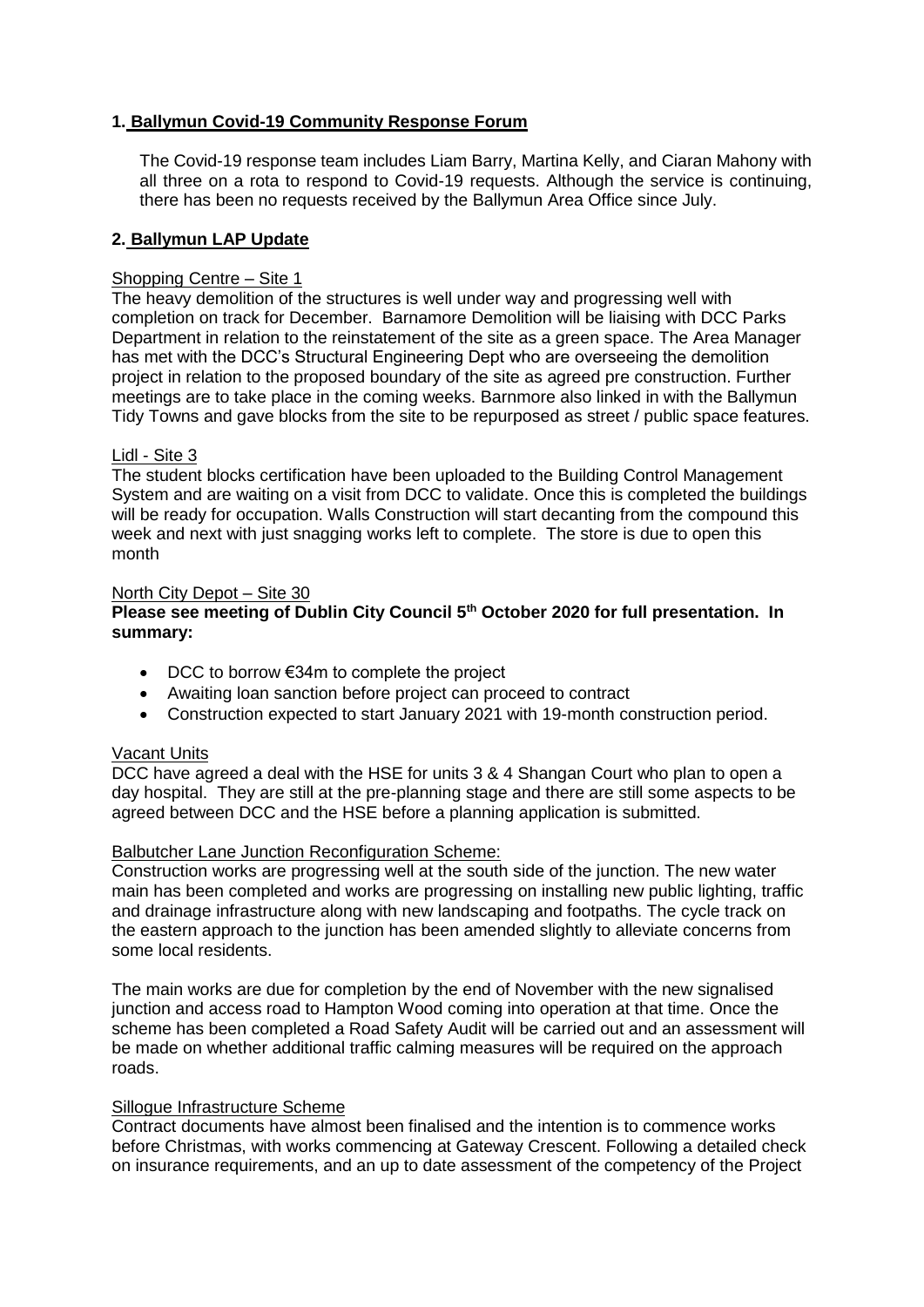Supervisor Construction Stage, the Letter of Acceptance should be issued in the week commencing 12<sup>th</sup> October 2020.

Pest control measures will be implemented prior to commencement of the construction works and it is expected that tree felling will also be carried out before Christmas. Notification letters will be distributed to residents in advance of the scheme with contact details for the Project Liaison Officer.

# **3. Community Development Update**

## General Community Development

Team members have been attending meetings and linking in on an ongoing basis with the Network for Assisting Young Persons and Children at Risk, matters arising from these meetings include: Recovery Month, Mental Health Month, Halloween and poverty related issues. The 2020 Community and Social Development Grant Scheme Applications were approved at the City Council Meeting in September and the Community Officers were asked to assess all applications and make a final recommendation on payments, taking into account the ability of the applicant group to carry out the activities originally applied for, given the current Covid 19 situation. The Ballymun Team contacted all local groups and they recommended that all applicants receive a slightly reduced amount.

The Community team members also assisted a number of local groups/organisations with applications for the Community Enhancement Grant 2020.

Staff members are currently engaging in a five-week online event management training.

#### Environmental Issues

The Community Development team worked alongside the Public Domain team on the following initiatives: Better Ballymun, Ballymun Tidy Town Meetings/Activities, City Neighbourhood Competition, general clean up and capacity building information for environmental groups.

## Community Initiatives/Events

The Community team arranged a number of Health and Wellbeing initiatives for Positive Aging Week/Social Inclusion Week 2020, which took place between 28<sup>th</sup> September and the 2<sup>nd</sup> October, in line with public health guidelines.

- A range of small sporting activities were carried out during the week alongside the FAI Football Officer and PE instructors from Trinity Comprehensive. All of these small activities highlighted some aspect of social inclusion or had an intergenerational dimension. These included a visually impaired tennis demonstration, a table cricket demonstration and health and wellbeing advice for all ages.
- A guided historical walking tour of Santry Demesne for a small group of older persons.

During Recovery Month we were involved with:

- Training participants and taking part in the recovery fun run and the Ballymun triathlon (which was facilitated by DCC through Healthy Ireland funding 2019)
- Assisting with the launch and PR (Banners, Projection etc.)
- Sharing relevant health related information with community groups.

## Otherworld 2020

All activities being organised for the Otherworld Festival 2020 will be in line with the public health guidelines.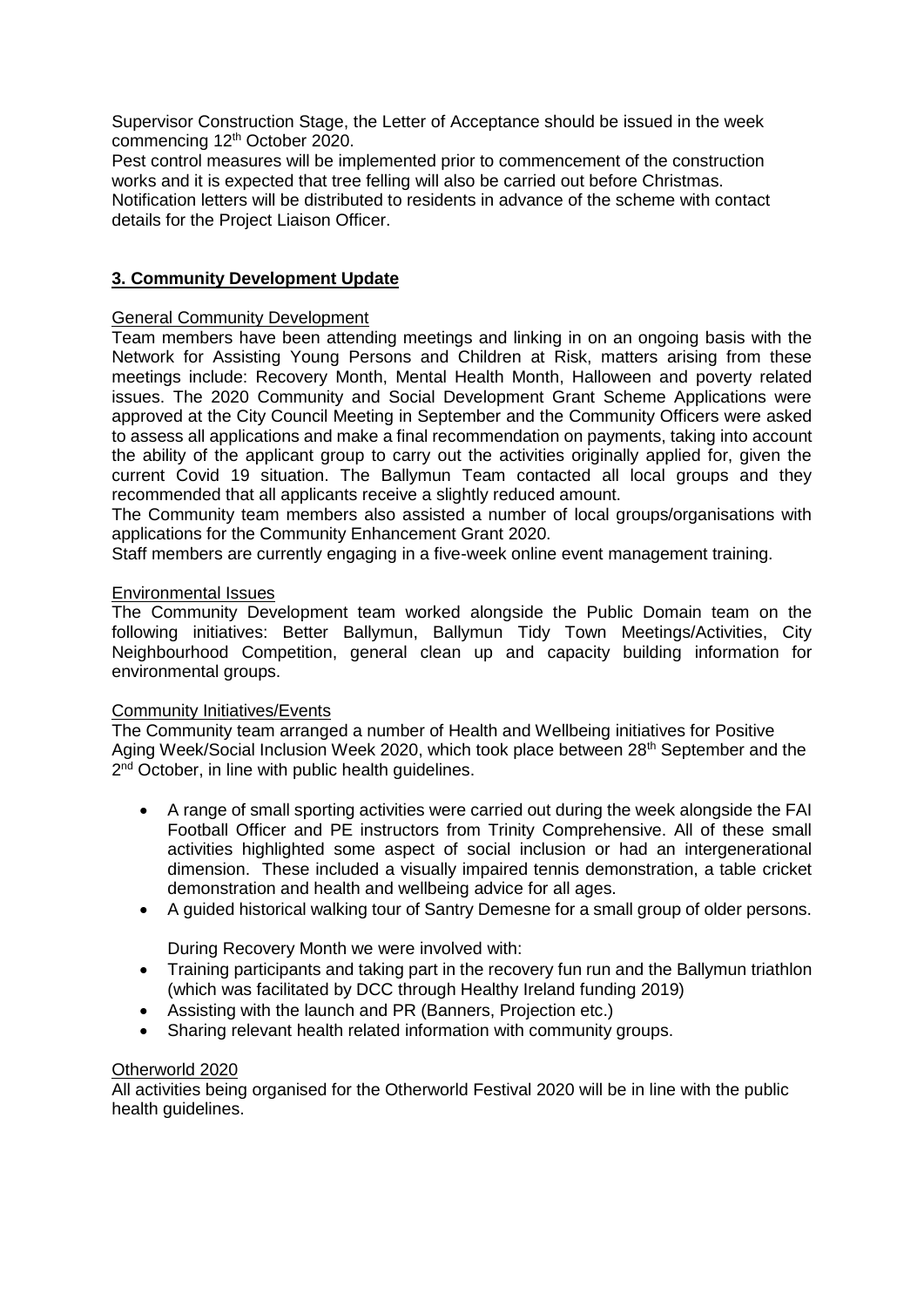

- *Halloween at Home Online Activities*. A range of online activities and music for Halloween Day/Night. We will be linking with the Finglas Community team on this initiative. We will have activities and music for younger people during the day and early evening and a slot for teenagers/older people later on in the evening. DCC and Axis will do a call out to local musicians, creative artists and community groups and encourage them to become involved in some manner. It is envisaged that the online activities will be presented in a similar manner to previous Mun TV programmes.
- *Light Up Ballymun*: Art Packs will be organised and delivered to local schools with a video instruction showing young people how to decorate their windows at home for Halloween. On Halloween night at a given time, young people will be asked to light up their window using a lamp or torch and send photos into the Otherworld Facebook Page.
- The Community Team are liaising with Ballymun Towns Group to run a *Best Spooky House/Garden/Street/Shop Competition* as part of the Otherworld Festival 2020. As part of this project, local gardener Sharon Harvey will show a video of how to use recycled materials to decorate your garden for Halloween. This campaign will be rolled out by e-mail and Facebook over the coming weeks.
- *Spooky Halloween Events* at BRYR and Poppintree Youth Project will cater for their own young people at Halloween.

## **4. Economic Update**

## Shop Front Enhancement Scheme

The Economic Development Officer is considering a shop enhancement scheme for Ballymun. A pilot was run successfully and then launched in the South Central Area and has been a good source of information about what is involved. A number of local businesses were contacted to ascertain the level of interest and the response was mixed. The scheme will be developed further before a decision is made.

## Northwest Area Business Support Scheme (working title)

The Economic Development Officer is at the early stages of developing a support scheme to help local businesses in the North West Area. This will be a timely intervention given the economic uncertainty around Brexit and Covid-19. The LEO are supportive of the idea which will be developed further over the coming weeks a further update will be included in the November Area Committee report.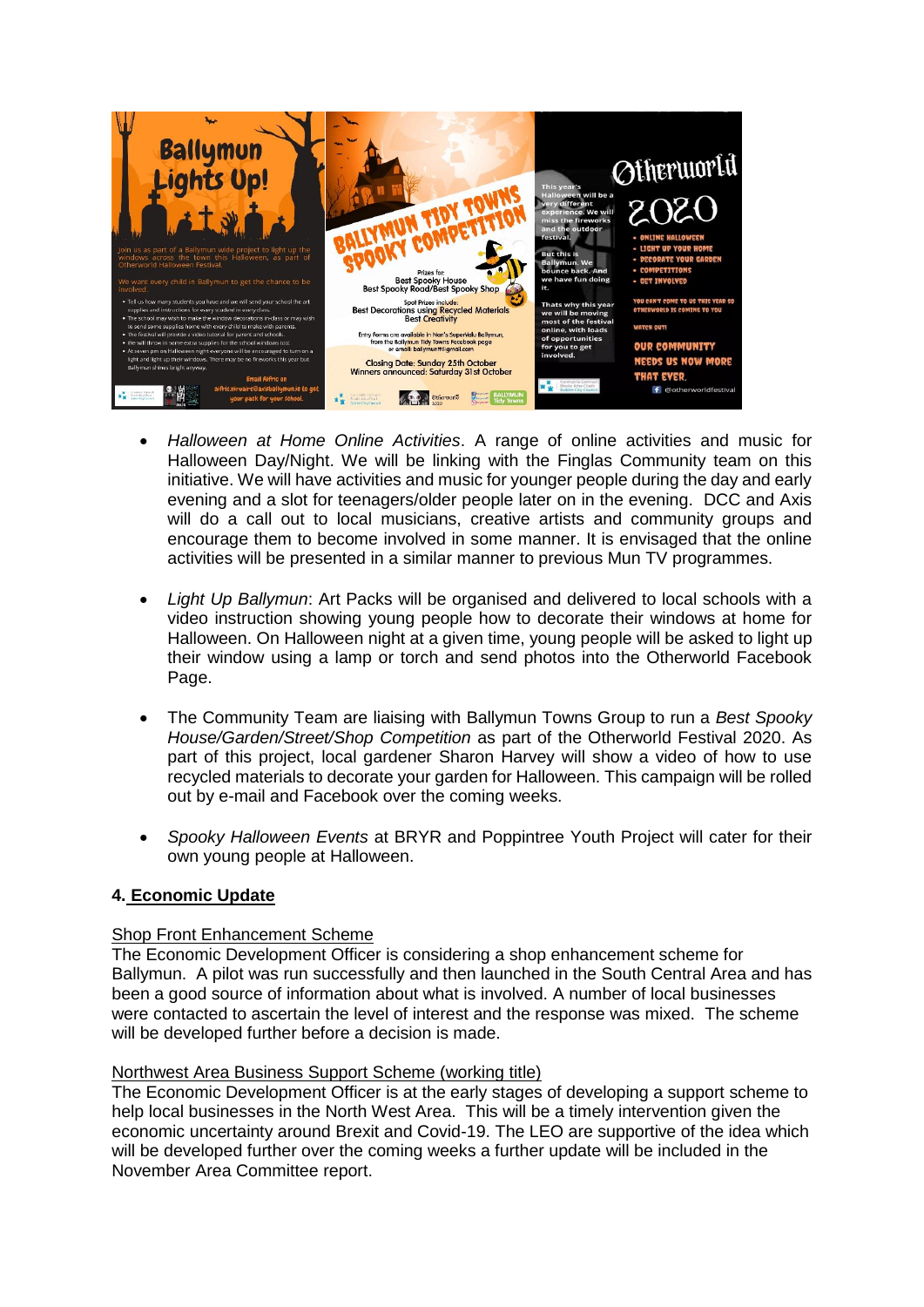## JYSK Santry/Northwood

The Economic Development Officer has been in touch with JYSK to explore employment opportunities however all posts bar six have been filled. They are using a platform called Smart Recruiters to advertise their jobs.

#### BRL update

BRL is proceeding with the winding up process. Covid-19 restrictions have meant it is a slower process than expected.

## **Stimulating Economic Activity**

#### Ballymun 4 business

B4b continues to host network meetings online and in September, there was a session covering tax return obligations for businesses delivered by Eoin Murray & Co. Chartered Accountants. B4b are working on launching a campaign for the Christmas period that will help boost the local economy

#### StartUp Ballymun

We will review the viability of having a virtual network meeting in the autumn / winter. In the meantime, we are at the pre-planning stage for a StartUp Ballymun website. The domain [www.startupballymun.ie](http://www.startupballymun.ie/) has been registered and a request has been submitted to DCC Corporate Services seeking approval for the website.

#### BEST Programme – 'Hair Together'

The Hair Together Programme are entering the final few weeks of the programme and have an awards ceremony scheduled to take place on  $17<sup>th</sup>$  October in the Hair Café (subject to/ in line with public health guidelines).

## **5. Housing Report:**

#### Ballymun Rent Assessment Update

|                              | September 2020                    |  |  |
|------------------------------|-----------------------------------|--|--|
|                              | 422                               |  |  |
| <b>Assessments</b>           |                                   |  |  |
| <b>Permissions To Reside</b> | 6                                 |  |  |
| <b>Refunds</b>               | 5                                 |  |  |
| <b>Opening of Accounts</b>   |                                   |  |  |
|                              | (including 0 sole/ 0 successions) |  |  |
| <b>Closing of Accounts</b>   |                                   |  |  |
|                              | (including 2 sole/ 0 successions) |  |  |
| <b>Front Counter Calls</b>   |                                   |  |  |
|                              | Closed                            |  |  |
| <b>Window Replacements</b>   | 2                                 |  |  |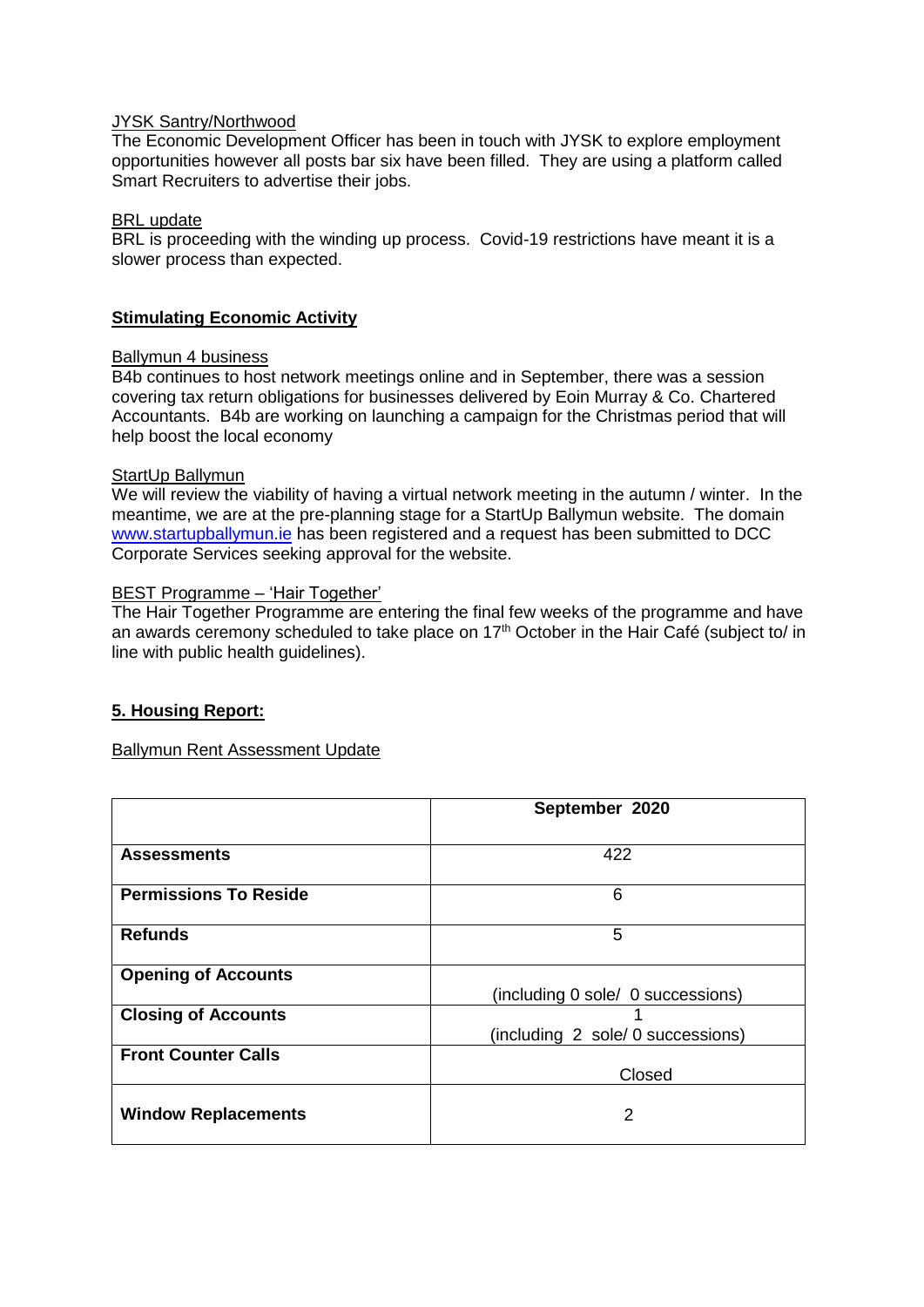# Ballymun Lettings

| <b>Allocation Category</b> | <b>Housing List</b> | <b>Transfer List</b> | <b>Older Persons</b> |
|----------------------------|---------------------|----------------------|----------------------|
|                            | 2020                | 2020                 | 2020                 |
| <b>Bands 2 &amp; 3</b>     | $\overline{11}$     |                      |                      |
| Medical                    |                     |                      | $\mathbf{1}$         |
| Welfare                    |                     | $\overline{1}$       |                      |
| <b>Homeless</b>            | 14                  |                      | $\overline{2}$       |
| <b>Travellers</b>          | $\overline{2}$      | $\overline{1}$       |                      |
| <b>Transfer HAP</b>        |                     |                      |                      |
| De-tenanting               |                     |                      |                      |
| Estate Management          |                     | $\overline{5}$       |                      |
| Maintenance                |                     | $\mathbf{1}$         |                      |
| <b>Surrendering Larger</b> |                     | $\overline{4}$       |                      |
| Unable to afford           |                     |                      |                      |
| Succession                 | $\overline{7}$      |                      |                      |
|                            |                     |                      |                      |
| <b>Total</b>               | 34                  | 12                   | $\mathbf{3}$         |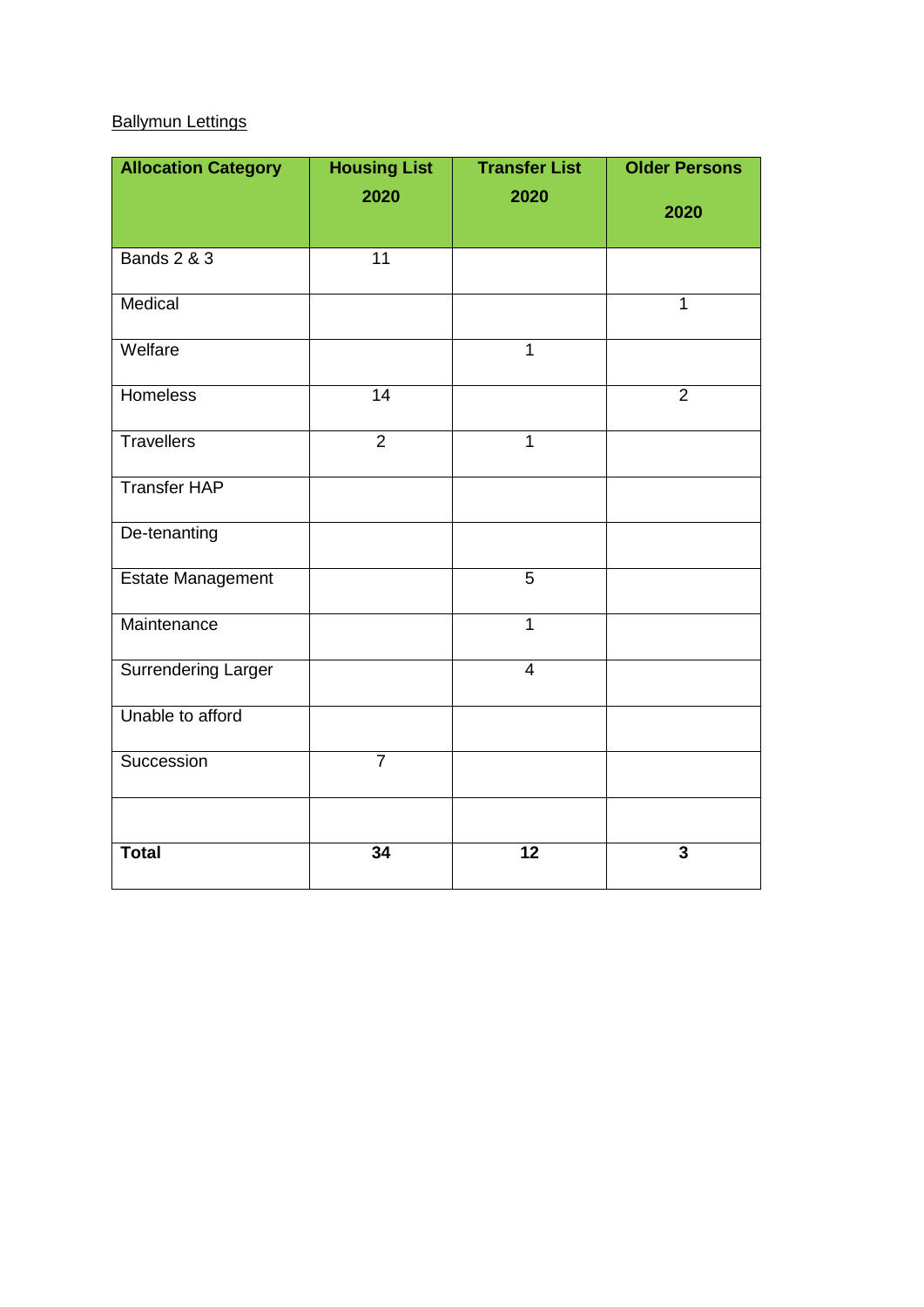# **Ballymun Voids**

| <b>Address</b>           | <b>Type</b> | <b>Date of Vacancy</b> | <b>Status</b>       |
|--------------------------|-------------|------------------------|---------------------|
|                          |             |                        |                     |
| Ard Na Meala             | 3 Bed House | 20/08/2020             | <b>Under Repair</b> |
| <b>Belclare Green</b>    | 3 Bed House | 10/01/2020             | <b>Under Repair</b> |
| <b>Carton Drive</b>      | 1 Bed Apt   | 17/05/2020             | <b>Under Repair</b> |
| <b>Carton Road</b>       | 3 Bed House | 20/07/2020             | <b>Under Repair</b> |
| <b>Coultry Green</b>     | 2 Bed Apt   | 20/11/2019             | <b>Under Repair</b> |
| <b>Coultry Place</b>     | 1 Bed Apt   | 09/02/2020             | <b>Under Repair</b> |
| <b>Coultry Terrace</b>   | 1 Bed Apt   | 28/06/2020             | <b>Under Offer</b>  |
| Cranogue Terrace         | 3 Bed House | 26/07/2020             | <b>Under Repair</b> |
| <b>Gallaun Road</b>      | 3 Bed House | 08/06/2020             | <b>Under Repair</b> |
| Gateway Avenue           | 2 Bed Apt   | 21/06/2020             | <b>Under Repair</b> |
| <b>Gateway View</b>      | 2 Bed Apt   | 23/09/2020             | <b>Under Repair</b> |
| Hamptonwood Road         | 2 Bed Apt   | 09/09/2019             | <b>Under Offer</b>  |
| <b>Marewood Crescent</b> | 2 Bed Apt   | 24/05/2020             | <b>Under Repair</b> |
| Shangan Crescent         | 2 Bed Apt   | 23/11/2019             | <b>Under Repair</b> |
| Shangan Gardens          | 3 Bed House | 15/09/2019             | <b>Under Repair</b> |
| Silloge Green            | 2 Bed Apt   | 29/03/2020             | <b>Under Repair</b> |
| Silloge Park             | 1 Bed Apt   | 09/02/2020             | <b>Under Repair</b> |
| Silloge Park             | 1 Bed Apt   | 21/06/2020             | <b>Under Repair</b> |
| The Plaza Apartment      | 2 Bed Apt   | 15/03/2020             | <b>Under Offer</b>  |
| The Plaza Apartment      | 1 Bed Apt   | 16/12/2019             | Under Offer         |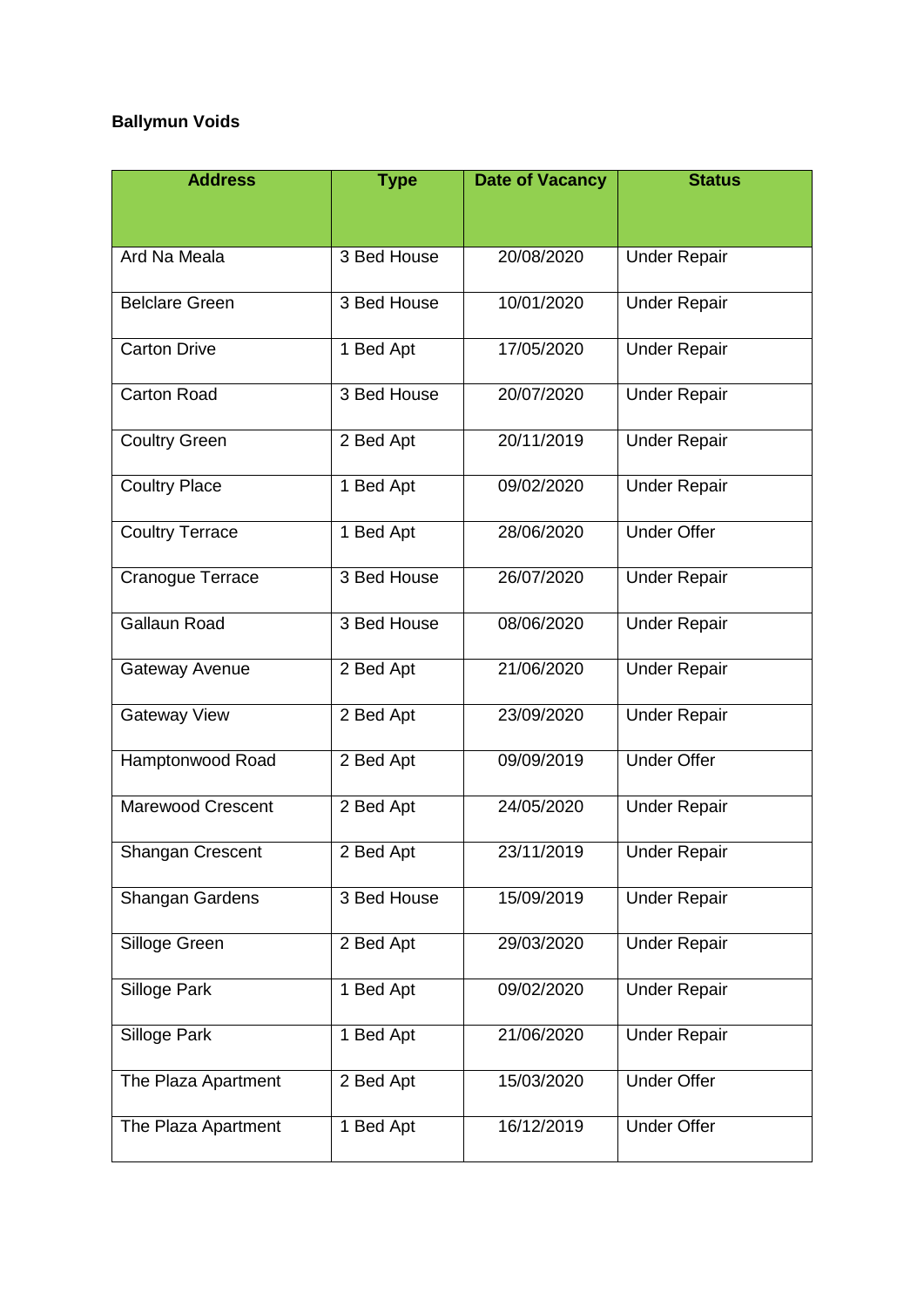| <b>Whiteacre Court</b> | 2 Bed Apt   | 01/03/2020 | Under Offer         |
|------------------------|-------------|------------|---------------------|
|                        |             |            |                     |
|                        |             |            |                     |
|                        |             |            |                     |
| <b>Whiteacre Place</b> | 3 Bed House | 17/06/2020 | <b>Under Repair</b> |
|                        |             |            |                     |
|                        |             |            |                     |
| Woodhazel Way          | 2 Bed Apt   | 01/03/2020 | <b>Under Repair</b> |
|                        |             |            |                     |
|                        |             |            |                     |
|                        |             |            |                     |

# **Estate Management Statistics**

| September 2020                                               |                |
|--------------------------------------------------------------|----------------|
| No of Anti- Social complaints per 1997 act Drug related      | 22             |
| No of Anti-Social complaints per 1997 act (Not Drug Related) | 33             |
| No of other Complaints                                       |                |
| <b>Total Complaints</b>                                      | 55             |
| No of Anti-Social Interviews per 1997 act                    | 11             |
| No of Other Interviews                                       | $\overline{7}$ |
| <b>Total Interviews</b>                                      | 18             |
| No Requests for mediation                                    | 0              |
| No of Complaints referred to central unit for Action         | 0              |
| No of Section 20 Evictions                                   | 0              |
| No of excluding Orders applied for by Tenant                 | 0              |
| No of Excluding orders applied for by DCC                    | 0              |
| No of surrender of Tenancies due to Anti-Social Behaviour    | 1              |
| No of Tenancy Warnings sent to Central Unit                  | 0              |
| No of Court Orders Granted                                   | 0              |
| No of Appeals / Judicial Reviews Challenges                  | 0              |
| No of Warrants executed (Evictions)                          | 0              |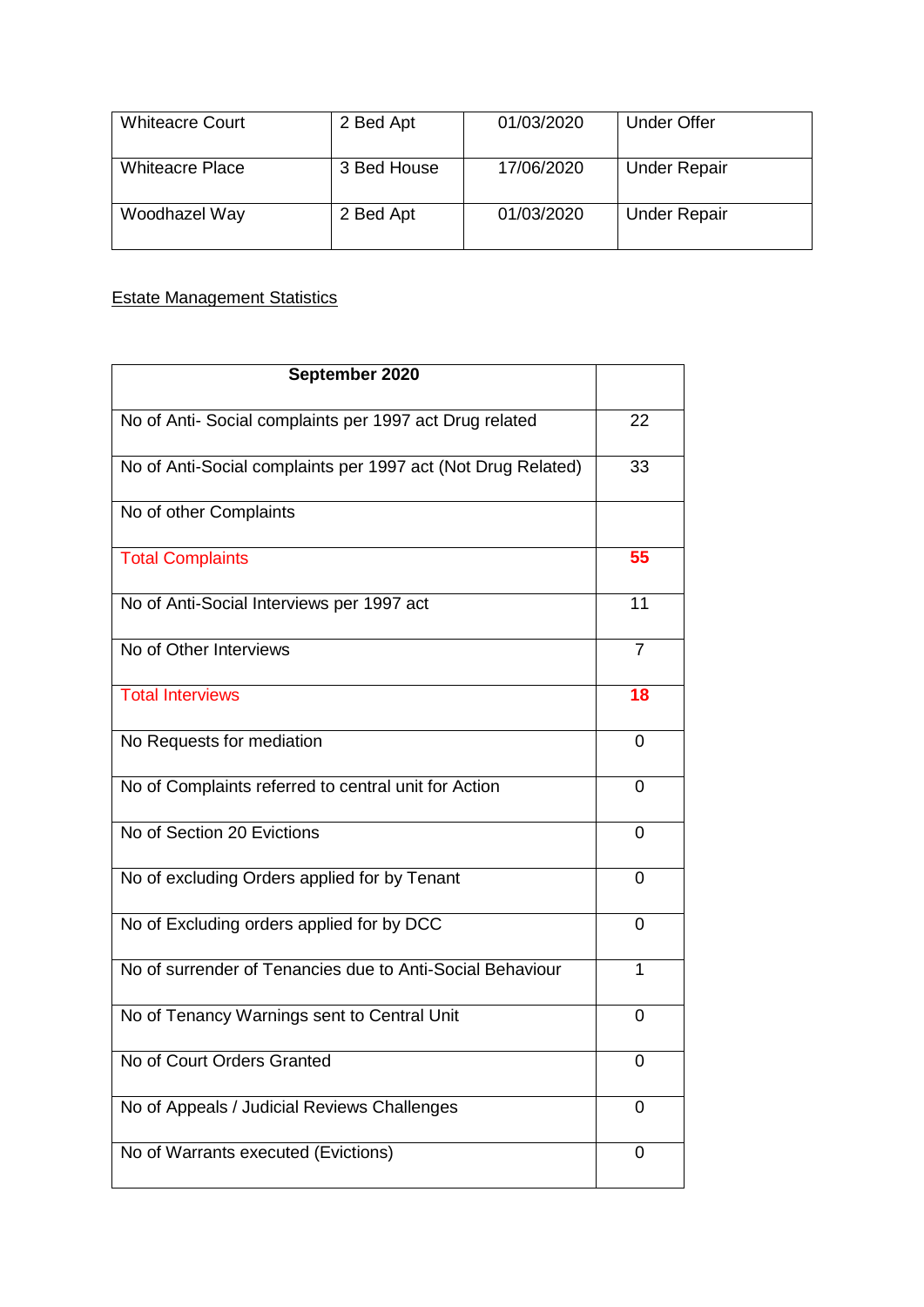## **Housing Progress Report**

## Baile na Laochra, Poppintree

All 49 houses have been completed and handed over to the homeowners. The "Taking-in-Charge" process is ongoing. A quotation has been submitted for works in the space to the rear of the modular housing at the request of DCC.

### 1-37 Oileáin Na Crannóige, Balbutcher Lane

Construction work is progressing on the 37 houses on this site following the return to work. The first 17 houses have been handed over to the homeowners. It is expected that the next 8 houses will be completed in the next 4-5 weeks.

## Site 21 Balbutcher Lane/Belclare View

An Bord Pleanala has granted permission for 12 houses. A Design Team has been put in place and working drawings are almost complete. However, a slight discrepancy has been noted between the planning drawing and the disposal drawing. This discrepancy is on the undefined northern boundary. The approval of the Area Committee and DCC is required to transfer this extra piece of ground to facilitate the construction of the 12 houses. Maps have been forwarded to DCC outlining the minor discrepancy.

## **Other Sites Ballymun**

Ó Cualann has submitted expressions of interest on part of Site 14 Balbutcher Lane South and Site 12 Silloge Road. DCC has now indicated that they will engage with external architects to design these sites. No further updates have been received yet.

Ó Cualann, in partnership with Tuath Housing and Circle Voluntary Housing, has submitted a detailed proposal for a cost rental project on part of Site 6.

## **6. Other News/Updates**

Update on Part 8 Design Proposal for Ballymun (Plaza) Town Centre Park

There have been a number of design changes to the plan since it was last presented to the Area Committee. The changes were made to create a more attractive park of the 'plaza' in the town centre. A presentation of the amended plan and envisaged timescale for the project will be made by Parks at the November Area Committee meeting.

#### Global Action Plan (GAP) Ireland

Projects in progress are all socially distanced and compliant with current public health guidelines**.**

Wise about Waste Management **-** delivered to 2 schools, over a number of weeks.

A programme addressing waste in schools, homes, and communities, starting with a discussion around waste, prevention of waste and how to take action in our communities. The school approach will involve 3 stages:

- 1. School Audit or needs identification (completed)
- 2. Training and action planning (In process)
- 3. Evaluation phase (on completion)

The aim of the project is to help schools identify issues or gaps in their waste management systems and then empower students and teachers to action on solutions, thus ensuring better waste management after the workshops end. GAP has 2 school groups booked on this programme, and have begun to identify areas of concern for those schools, and are in the process of developing a suitable programme for each school.